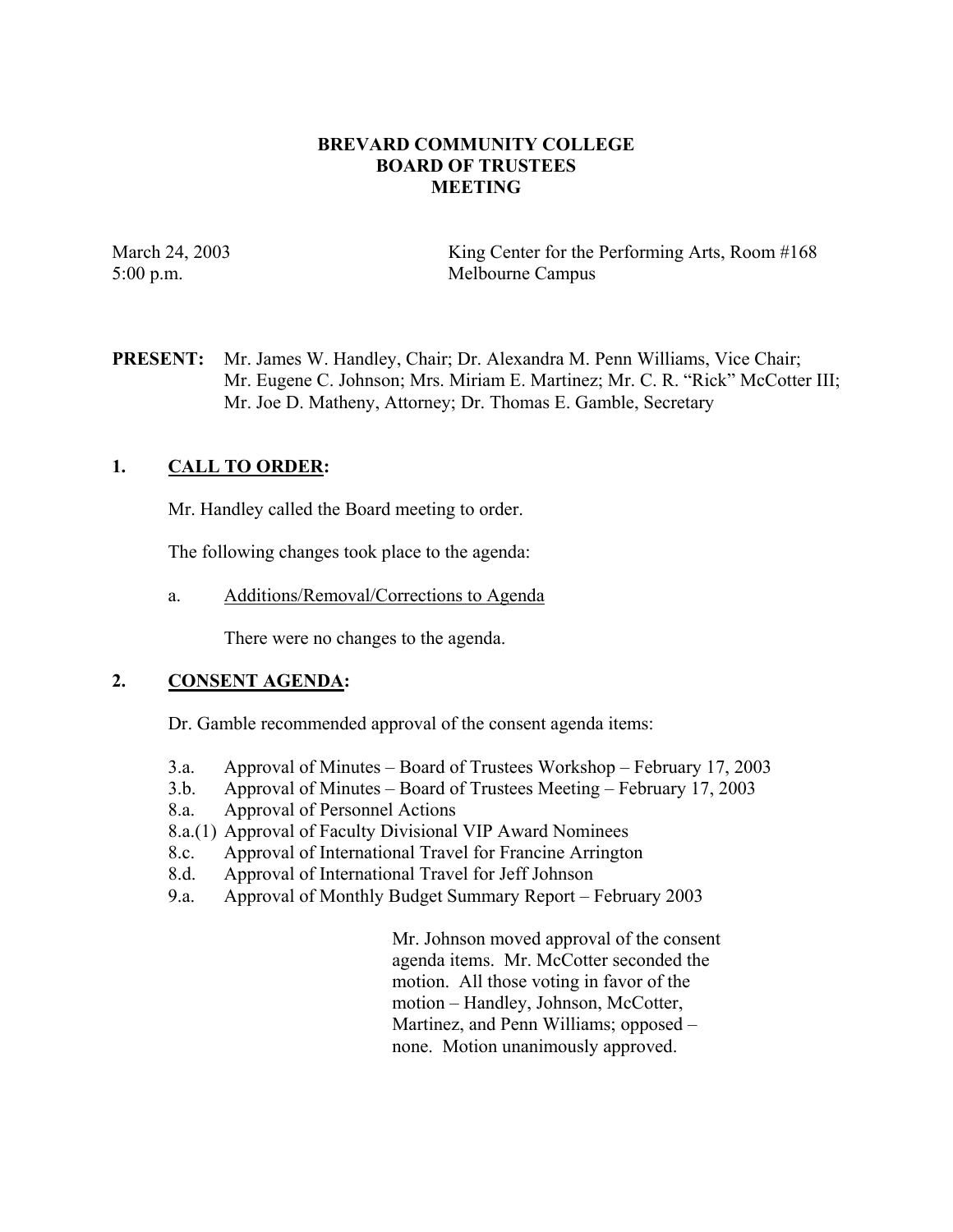Board of Trustees Meeting March 24, 2003 Page  $-2$  –

## **3. APPROVAL OF THE OFFICIAL MINUTES OF PREVIOUS MEETINGS:**

### a. Minutes – Board of Trustees Workshop – February 17, 2003

Approved – consent agenda.

#### b. Minutes – Board of Trustees Meeting – February 17, 2003

Approved – consent agenda.

#### **4. COMMUNICATIONS:**

#### a. Report on Melbourne CROP/AASU – Dr. Kaliszeski/Dr. Heck

Dr. James Heck, Dean of Educational Services, Melbourne Campus, reported on the many opportunities, at Brevard Community College, to enhance recruitment and retention of minorities. The Melbourne Campus has three organizations to assist. The African-American Student Union, is led by faculty sponsor, Maria Parnell, Melbourne Campus Communications Instructor; the second group is a campus-based Minority Recruitment and Retention Committee consisting of 14 faculty, staff, and students, led by Ms. Pat Black, Advisor in Student Development on the Melbourne Campus, Co-Sponsor of AASU, Co-Chair of the Minority Recruitment and Retention Task Force, and Co-Chair for the Melbourne Campus Black History Programs Committee. The College Reach Out Program (CROP) is a grant-based program, whereby Dr. Ruby Bell, Coordinator of the College Reach Out Program, visits middle and high schools in Brevard County and encourages minority students to attend college.

Dr. Heck introduced Dr. Bell who gave a brief presentation of the CROP. She explained BCC students have volunteered to act as mentors for CROP. Dr. Bell introduced Angelica Johnson, a ninth-grade student from Palm Bay High School, who has received help and instruction through CROP, and Carmekia Sullivan, BCC student, who is a volunteer for CROP. These two students explained the interaction between high school students and college students that is experienced through CROP.

#### **5. CITIZEN'S PRESENTATION:**

None.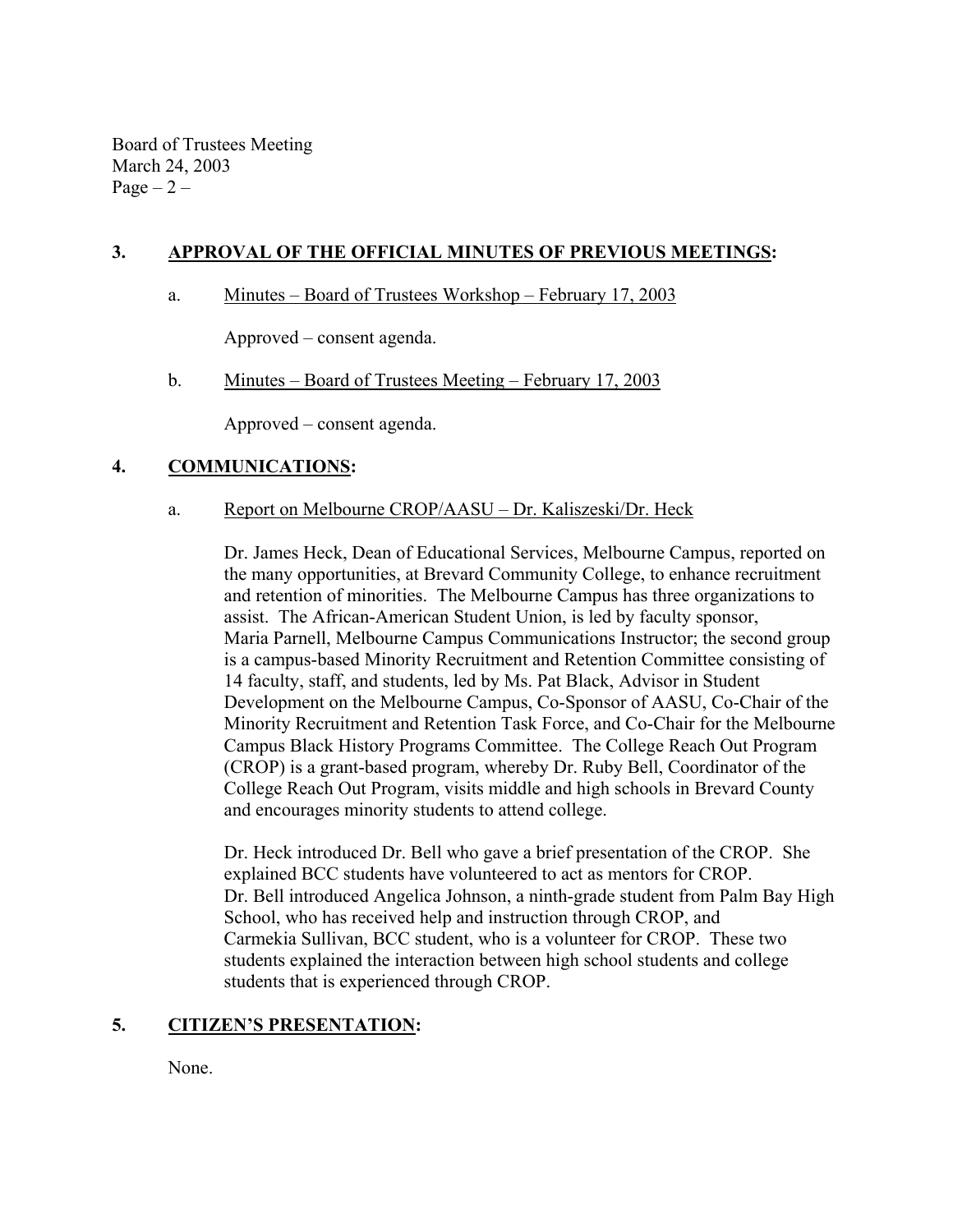Board of Trustees Meeting March 24, 2003  $Page-3$  –

# **6. CONSTRUCTION AND DEVELOPMENT:**

None.

### **7. OLD BUSINESS:**

a. Report on Pending Legal Actions – Mr. Matheny (Addendum)

Mr. Matheny reported on some potential claims against Brevard Community College. He reported the Board members might want to have a more extensive report regarding the WBCC-TV station's digital conversion. He suggested possibly giving a report on this topic in the next few months.

Mr. Matheny reported, as the triage legal counsel for BCC, he recommended the services of Attorney Jesse Hogg be engaged to handle BCC's labor negotiation and labor matters for this upcoming year. Dr. Gamble reported he would defer to Mr. Matheny's judgement.

> Mr. Johnson moved approval of the contract to engage Mr. Jesse Hogg as the attorney, for BCC, to handle the labor negotiation and labor matters. Mr. McCotter seconded the motion. All those voting in favor of the motion – Handley, Johnson, McCotter, Martinez, and Penn Williams; opposed – none. Motion unanimously approved.

# **8. NEW BUSINESS:**

a. Approval of Personnel Actions – Ms. Oglesby (Addendum)

Approved – consent agenda.

(1) Approval of Faculty Divisional VIP Award Nominees – Ms. Oglesby (Addendum)

Approved – consent agenda.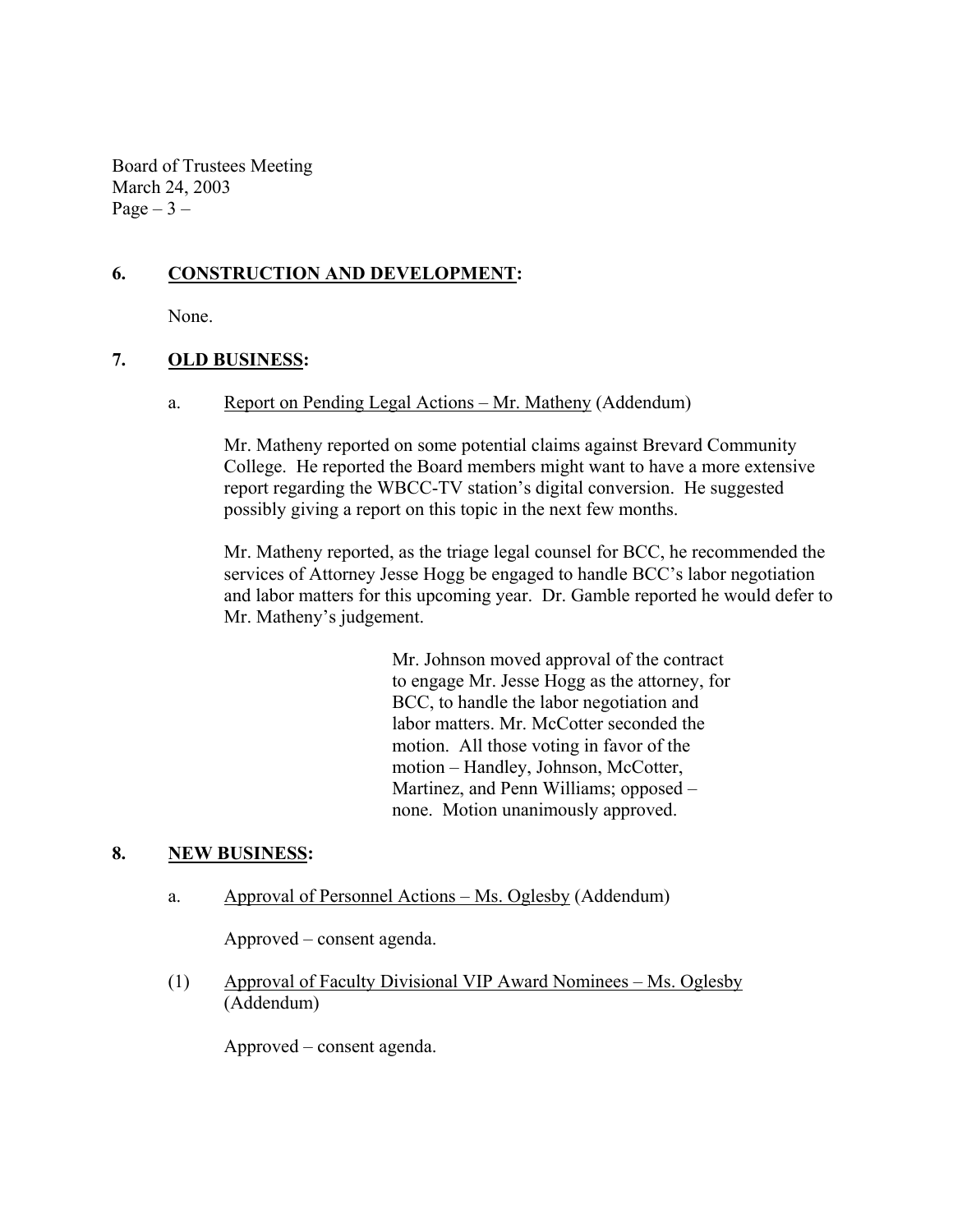Board of Trustees Meeting March 24, 2003  $Page-4$  –

#### b. Approval of College Equity Report – Ms. Oglesby (Addendum)

Ms. Joni Oglesby, Associate Vice President of Human Resources, reported the Board has had an opportunity to review the Equity Report and entertained questions from the Board. Ms. Oglesby reported BCC continues to exert efforts in recruiting all minorities. The Hispanic community in Brevard County is growing and there is much opportunity that BCC is working toward attracting to BCC, both in employment ranks and student ranks. Ms. Oglesby reported the Equity Report was sent on March 14, in draft form, to Tallahassee as required. If there are any major changes, the report would be brought back to the Board prior to the April 2003 Board meeting. Ms. Oglesby acknowledged the efforts of the Human Resources Department, Dr. Bilsky and her office staff, the Moore Multicultural Center, and Data Services in preparing the report. Dr. Penn Williams reported the SAT scores for minority students in Florida had the greatest increase in all of the Southeastern states. Dr. Bilsky, Associate Vice President of Student Services, reported there is a comparison of completion rates shown in the Equity Report. There are some gaps, especially between black students and non-black students. Dr. Penn Williams asked if the gap is closing and if there is a trend towards closing the gap. Ms. Oglesby reported the number was -19.5 this year compared to -23 last year. BCC is moving in the right direction. Dr. Penn Williams asked if BCC has any initiatives for the Governor's "One Florida," that addresses K-20. Ms. Oglesby reported BCC has the Adopt-A-School Programs where BCC works with elementary students. In addition, BCC works with the students all throughout their education, encouraging and helping them to see themselves as a BCC student.

Mrs. Martinez asked if Ms. Oglesby projected what the SACS accreditation issues, with the faculty members, will do to the numbers at BCC. Ms. Oglesby reported there are minorities included in that group, but BCC is looking at ways of assisting the faculty members with tuition, so that they can meet the SACS criteria. Dr. Gamble recommended approval of the College Equity Report.

> Dr. Penn Williams moved approval of the college Equity Report. Mr. Johnson seconded the motion. All those voting in favor of the motion – Handley, Johnson, McCotter, Martinez, and Penn Williams; opposed – none. Motion unanimously approved.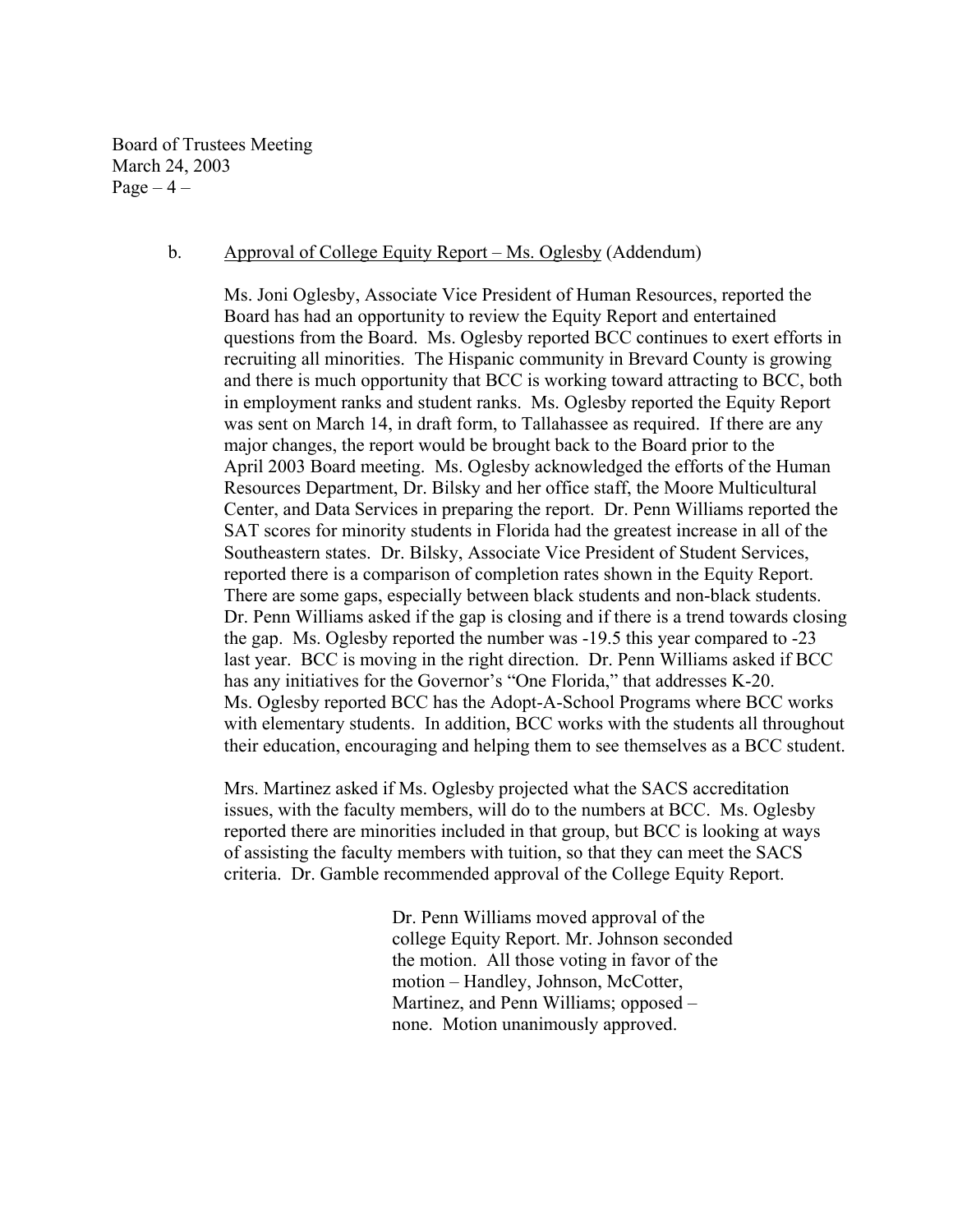Board of Trustees Meeting March 24, 2003 Page  $-5-$ 

> c. Approval of International Travel for Francine Arrington – Dr. Spraggs (Addendum)

Approved – consent agenda.

d. Approval of International Travel for Jeff Johnson – Dr. Kaliszeski (Addendum)

Approved – consent agenda.

e. Request for Board Meeting Agenda Items – Board Members

Dr. Gamble confirmed the Learning College topic is on the list of agenda items.

Mr. McCotter asked for a quarterly report on BCC's Direct Support Organizations (DSOs) to be added as an agenda item.

Dr. Penn Williams reported due to her new assignment in Tallahassee, she will be unable to serve as the Board representative on the King Center Board. It was the consensus of the Board that Mrs. Martinez serve in this capacity.

# **9. FINANCIAL ACTIONS:**

a. Approval of Monthly Budget Summary Report – February 2003 – Mr. Cherry (Addendum)

Approved – consent agenda.

# **10. REPORT OF THE DISTRICT PRESIDENT:**

a. YMCA Status

Dr. Gamble provided the Board members with a statement relating to the YMCA partnership and entertained questions from the Board. There was discussion regarding the negotiating of a contract with the YMCA. Mr. Little answered questions that were asked by the Board members. The YMCA contract will be presented to the Board members at the April 28, 2003, meeting for their consideration and approval.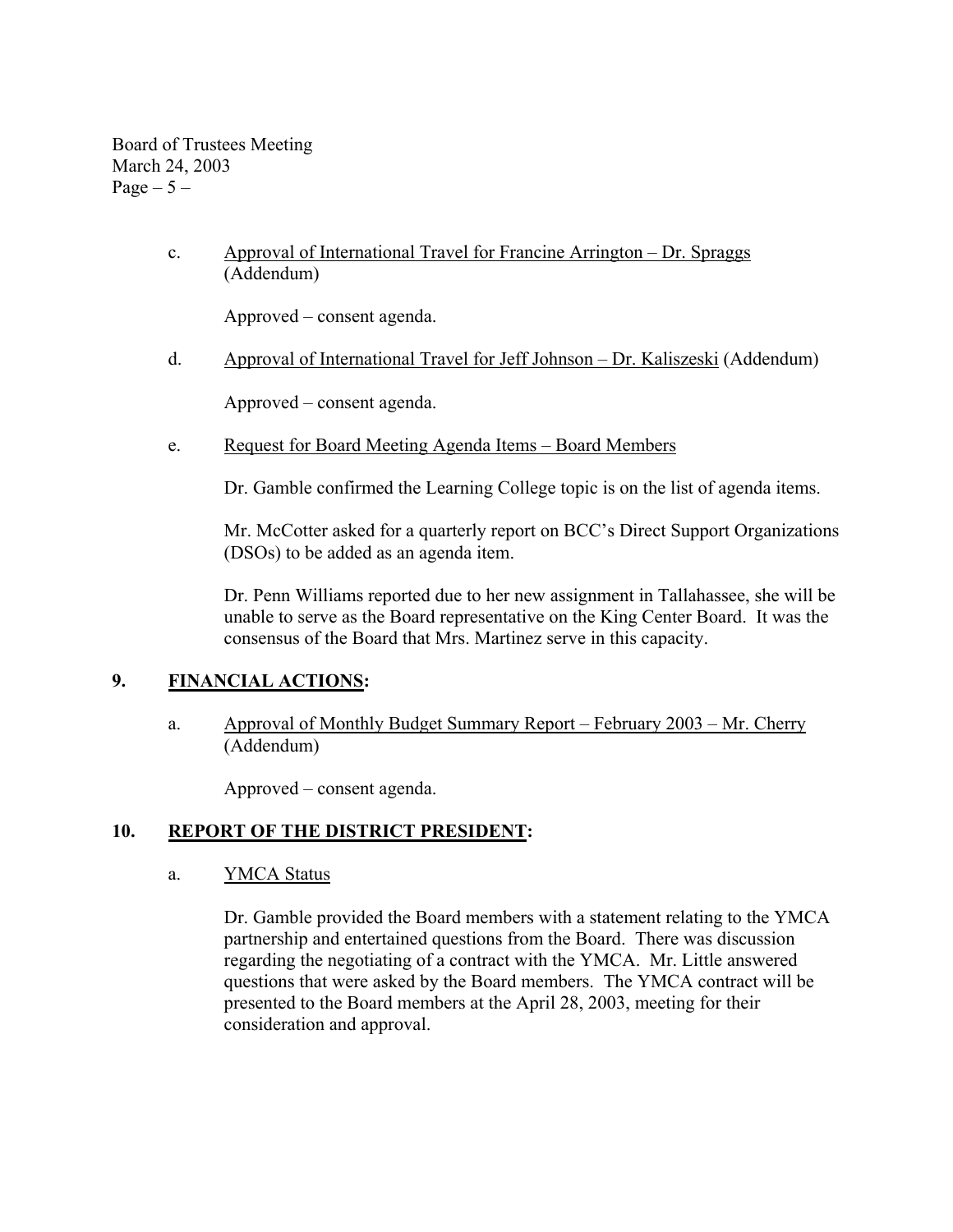Board of Trustees Meeting March 24, 2003 Page –  $6$  –

#### b. AM-KO Custodial Services

Dr. Gamble provided the Board members a survey summary taken last week regarding AM-KO service at the college. AM-KO has been at BCC for approximately six months and is still in the developmental stages. Dr. Gamble feels AM-KO is moving in the correct direction. He reported the survey will help BCC define, to AM-KO, some of the additional needs of BCC. Mrs. Martinez asked if there is a liaison, at each campus, to work with AM-KO. Dr. Gamble reported there is a liaison for each campus and BCC is pursuing these efforts. Mrs. Martinez offered to provide a contact with the individual in charge of the program at Harris to explain the process. Mr. Little reported employees may not realize the correct process they should follow for complaints.

c. Bernard W. Simpkins Business Seminar for April 22, 2003

Dr. Gamble reported the next Bernard W. Simpkins Business Seminar for Entrepreneurial Development will be featuring Mr. Charles Clemente, who is a member of the King Center Board, a former Chief Operating Officer of Redgate and America Online. Mr. Clemente will be making two presentations on April 22, 2003; 10:45 a.m. in the Lecture Auditorium, Melbourne Campus, and 6:00 p.m. at the Simpkins Fine Arts Auditorium, Cocoa Campus.

d. Spring 2003 Enrollment

Dr. Gamble provided the Board members the latest readout on BCC's Spring enrollment. The numbers are holding at  $5\%$ +.

e. Service Learning Reference Handout

Dr. Gamble provided the Board members a book entitled, "Building Partnerships for Service Learning." He asked the Board to note BCC is specifically referenced as being one of the more significant service learning institutions in the country. Dr. Gamble reported Mr. Roger Henry, Director of Service Learning, does an excellent job. BCC has a very unique program receiving accolades, not only from SACS, but BCC is now being visited by the national associations that relate to this area as an exemplary institution.